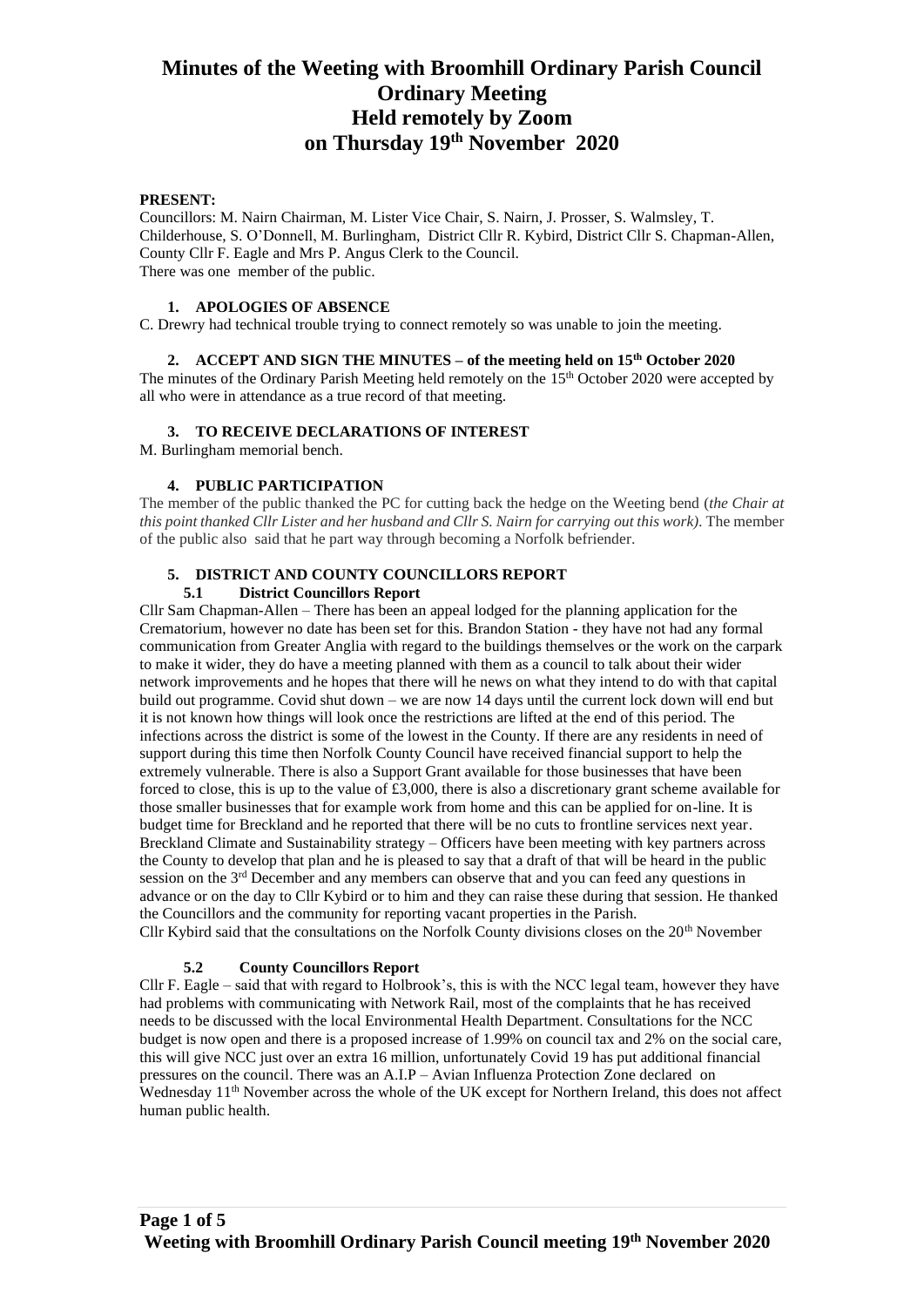# **6. MATTERS ARISING**

- **6.1 Outstanding Highway Matters – to discuss any outstanding issues and to report any new issues**
- Sam 2 –Westcotec will be arranging training as soon as possible.
- Willow tree Rectory Lane The Clerk has sent an email with photos to Highways to see if they can write to the residents that the tree belongs to.

# **6.2 Playing Field/Open Spaces**

- Grass verges wild flowers -price received from TTSR  $\circledcirc$  £750 a year to cut and clear the areas where the wild flowers will be planted.
- Planting Trees *–* Cllr Walmsley has come up with various places around the village to plant 30 trees and a map of these has been circulated to the Cllrs. The Clerk has obtained a price from TTSR to plant the trees at £6.50 per tree which includes a rubber tie and steak, this does not include the price of the tree, Cllr Walmsley has looked at getting the trees from the Woodland Trust but that is proving difficult and the Parish Council may have to buy the trees. Cllr Lister said she was concerned that some of the areas that are on that map may belong to Breckland.
- Christmas trees and gazebo lighting  $-$  it was agreed that these will be decorated and lit up over the weekend of  $5<sup>th</sup>$  and  $6<sup>th</sup>$  December.
- Replacement Nest Swing Cllr O'Donnell had circulated photos and details of the new swing that she has suggested would be a very suitable replacement for the current wooden framed version that is in need of repair – it was agreed to discuss this at the next meeting.
- Vandalized Gate following a discussion it was agreed to remove the gate that was vandalized on the dog walk.
- Teen Shelter wooden barrier following a discussion it was agreed to take the wooden screen down as this can encourage vandalism and anti-social behaviour.
- Memorial Bench The Chair said that the benches on Parrotts Piece are in place and looking good.
- Old notice board outside the shop It was agreed to give this to the Bowls Club.
- Old Notice board on playing field it was agreed to give this to the Village Hall.

# **6.3 Weeting awards –to discuss and agree (if any) new Lapel Pin awards**

It was agreed to award a Lapel Pin to one of the volunteers that helps out on the speed watch program.

# **6.4 Parish Partnership scheme 2021**

The Chair has been in contact with David Jacklin from Highways who will provide the PC with a cost to extend the footpath near the Village Hall.

# **6.5 Notice Board**

This has now been delivered to the Clerk and a price has been quoted by T. Murfet of  $\pounds 100$  to install this, it was agreed to go ahead with this quote.

# **7. REPORTS**

#### **7.1 Chairman's Report**

A resident has been in touch with a couple of people in respect of the Brandon Railway Station, currently we have not heard from Greater Anglia or Network Rail with regards to what they are going to do now that the building is listed, however this will not stop them from applying for permission to demolish the building. He does not think that the station can be registered as a community asset. The Chair thanked all residents, Cllr Lister and her husband, Cllr S. Nairn, the Clerk and her husband for helping with the planting of the spring bulbs.

# **7.2 Clerks Report**

- Claimed Vat for April to September.
- Wrote to Highways regarding the Willow Tree in Rectory Lane.
- Took delivery of the new Notice Board.
- Started to look at what we will spend for the rest of the financial year in order to set the budget for next year.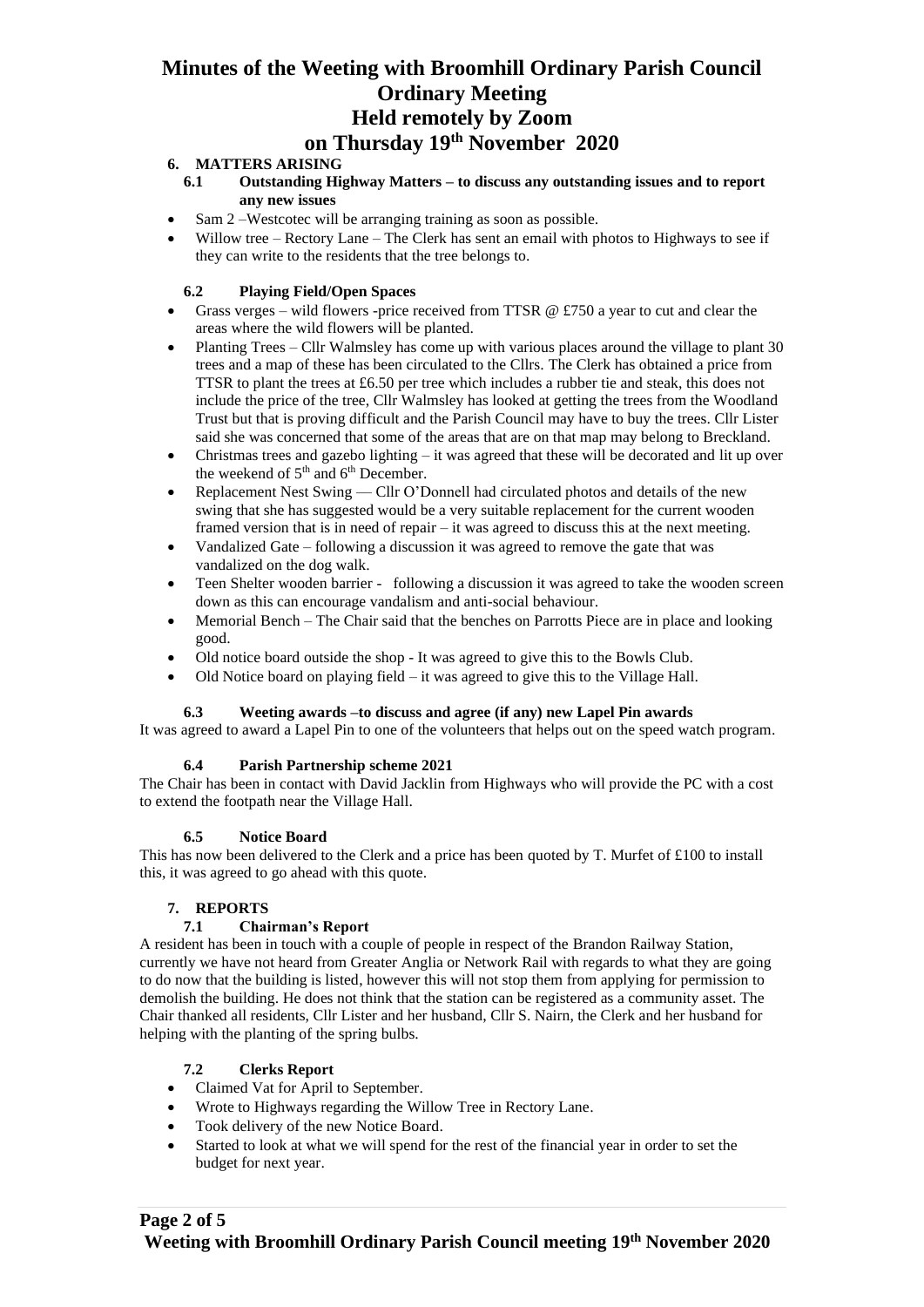# **7.3 Handyman Report**

- Dog Walk chain link fence repaired hole.
- Gate by Teen Shelter vandalised reported this to Chairman and made safe.
- Village Hall Road replaced 3 posts and 4 reflectors.
- WPC Store Back door repaired loose door frame and fitted board to bottom of door, finished work to down pipe.
- Play Area wooden pale fence screwed in loose boards.
- Village Hall car park filled holes and covered up green plastic road that had lifted with road chippings and quick dry cement.
- Fly tipping at bottle bank cleared away but not as bad as some previous months.
- Unjammed clothing bank and split up large bags of clothes and put into clothing bank on several occasions.

### **7.4 Street Lighting Officers Report**

4 reported out since September.

# **7.5 Bowls Club Report**

They have received another small grant.

#### **7.6 Village Hall Report**

They have received another grant.

#### **7.7 Football Club Report**

The flood lights are now up and running.

## **8. CORRESPONDENCE – To report on any outstanding correspondence received by the Council**

None outstanding

#### **9. FINANCE**

#### **9.1 To agree and sign the payments for October/November 2020**

The following payments were authorised on Thursday the 19th November at the PC meeting held virtually by Zoom the payments were signed off by the Chair M. Nairn

| <b>Balance for November 2020</b><br>Minus the following direct debits |                                                       | £14,878.52        |
|-----------------------------------------------------------------------|-------------------------------------------------------|-------------------|
| E-On Street Lights                                                    |                                                       | £663.29           |
| E-On Street Lights Parrots Piece                                      |                                                       | £13.20            |
| Viridor Waste<br><b>Total Direct Debits</b>                           |                                                       | £89.20<br>£765.69 |
|                                                                       |                                                       |                   |
| <b>WVL</b>                                                            |                                                       | £25.00            |
| VAT refund                                                            |                                                       | £2,382.11         |
| Football electric                                                     |                                                       | £58.85            |
| <b>Total Income</b>                                                   |                                                       | £2,465.96         |
|                                                                       | <b>Total after Direct Debits and Income</b>           | £16,578.79        |
| <b>Cheques/Bacs</b>                                                   | <b>Description</b>                                    | <b>Total</b>      |
| 400279                                                                | Poppy Wreath                                          | £30.00            |
| 1761583                                                               | Football Club Electricity Oct                         | £58.85            |
| 2223563                                                               | Football Club Electricity Nov                         | £23.74            |
| 2223609                                                               | Clerks Salary/Office exp/Zoom/Football club Batteries | £987.39           |
| 2223643                                                               | Handyman salary/mileage                               | £446.39           |
| 2223679                                                               | Richard Oughton - Mole Control Playing Field          | £50.00            |
| 2223679                                                               | Westcotec - Street Light Maintenance                  | £194.08           |
| 2223752                                                               | <b>TTSR</b> - Grass cutting                           | £1,342.30         |
| 2223752                                                               | Chase Timber - Village Maintenance                    | £24.01            |

**Page 3 of 5**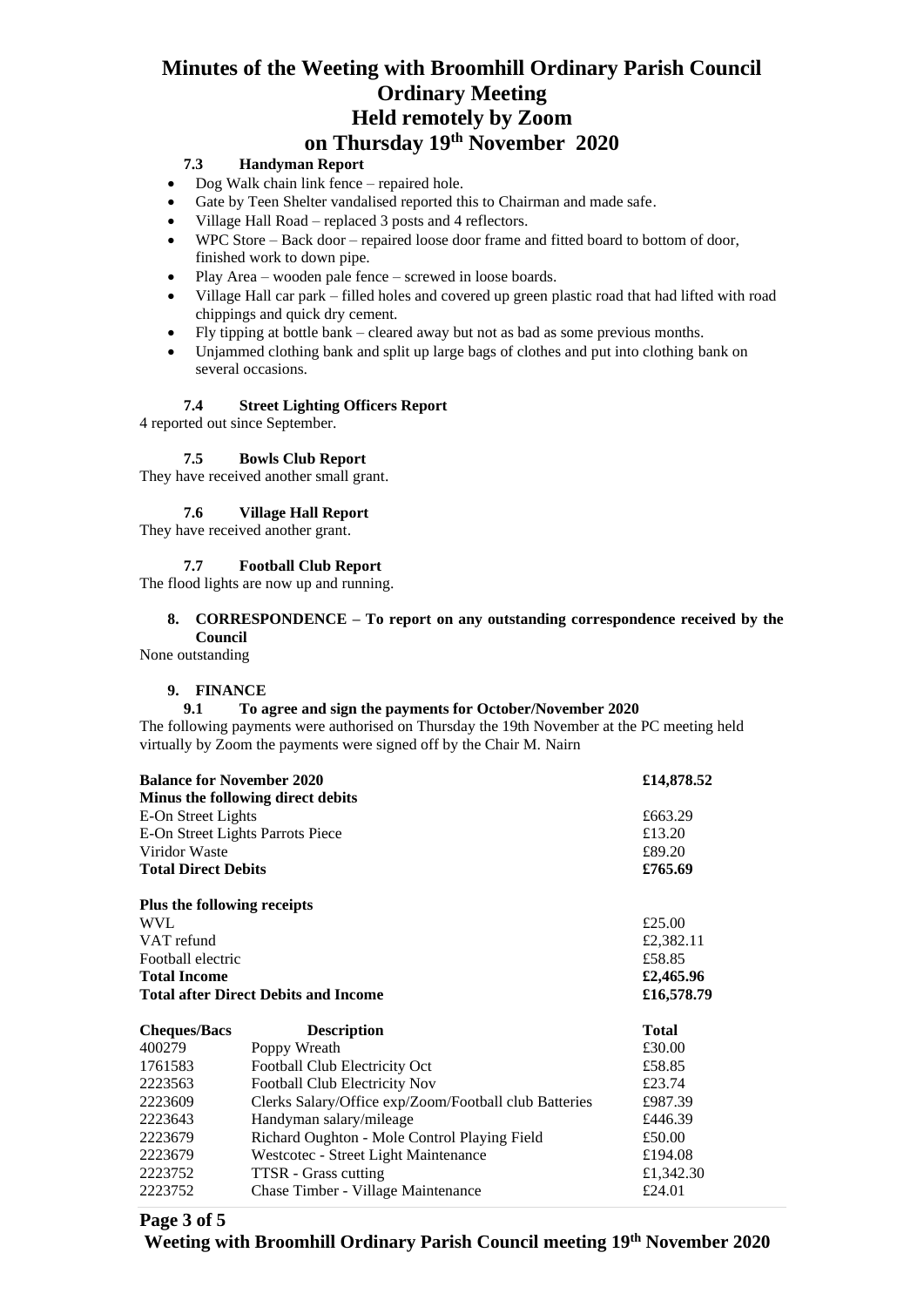# **Minutes of the Weeting with Broomhill Ordinary Parish Council Ordinary Meeting Held remotely by Zoom**

**on Thursday 19th November 2020**

| 2223789                                                                                | Fengate Fasteners - Village Maintenance | £34.32                   |
|----------------------------------------------------------------------------------------|-----------------------------------------|--------------------------|
| 2223789                                                                                | Greenbarnes - New Notice Board          | £1,558.34                |
| <b>Total Cheques / BACS paid</b>                                                       |                                         | £4,749.42                |
| <b>Balance in Community Account December 2020</b><br><b>Balance in Savings Account</b> |                                         | £11,829.37<br>£10,600.60 |
|                                                                                        |                                         |                          |

#### **9.2 Covid Grant from Norfolk Community Foundation**

As before we are unable to obtain any further grants at the moment from this charity.

#### **9.3 Poppy Wreath Donation**

It was agreed to donate £30.00 to the Royal British Legion.

#### **9.4 Website - New Mobile Usability**

Issues have been detected with the website to comply with website accessibility guidelines and it is compulsory that these issues are addressed – It was agreed to go ahead with the price of £80.00 that our website administrator had given to fix these issues.

## **10. PLANNING APPLICATIONS**

### **3DM/2019/0003/DEM Brandon Rail Station dated 8/4/19**

Main building demolition No prior approval 5 objections and 2 No objections from the Parish Council Various groups are still trying to stop the demolition. This has now received a listed building status.

#### **3PL/2019/0678 Mill Farm IP27 0PT Amendment received 16/7/2020**

Up to 125 Houses (was 450) Objections sent by the Parish Council

#### **3PL/2020/0332/A Breckland Garage, Lynn Road dated 2/4/2020 Retrospective Planning Application**

2 x Hoarding Boards (Externally Illuminated)

No objections but PC made the following comments.

- Why does this business need two signs? Could this encourage other businesses in this area to erect two or more signs each in which the whole verge would be taken up with signs?
- Sign B is far too big it obstructs the sign that has the price of the petrol behind it and also drivers line of vision is obstructed when pulling out of Hereward Way.

#### **3PL/2020/0792/HOU 8 Castle Close IP27 0RQ dated 22/7/2020**

Single storey side extension to create a larger kitchen dining room and bigger bedrooms. No objections from the PC

#### **3PL/2020/0743/F Land East of Lynn Road, Lynn Road 27/7/2020**

Erection of 76 Dwelling houses together with associated public open space, highways infrastructure and diversion of public right of way (Weeting with Broomhill FP18) No objections but concerns from the PC regarding the public right of way, speed limit and the

increased number of dwellings

(was originally 54) have been put forward to Planning.

Right of way has been amended

### **3PL/2020/1275/LB 1 The Row IP27 0QG dated 11/11/2020**

Removal of a modern partition stud wall to bring the layout of the living room area in line with the neighbouring houses in The Row.

#### **Dove Barn Licencing Application in Northwold**

Too late to make any comments